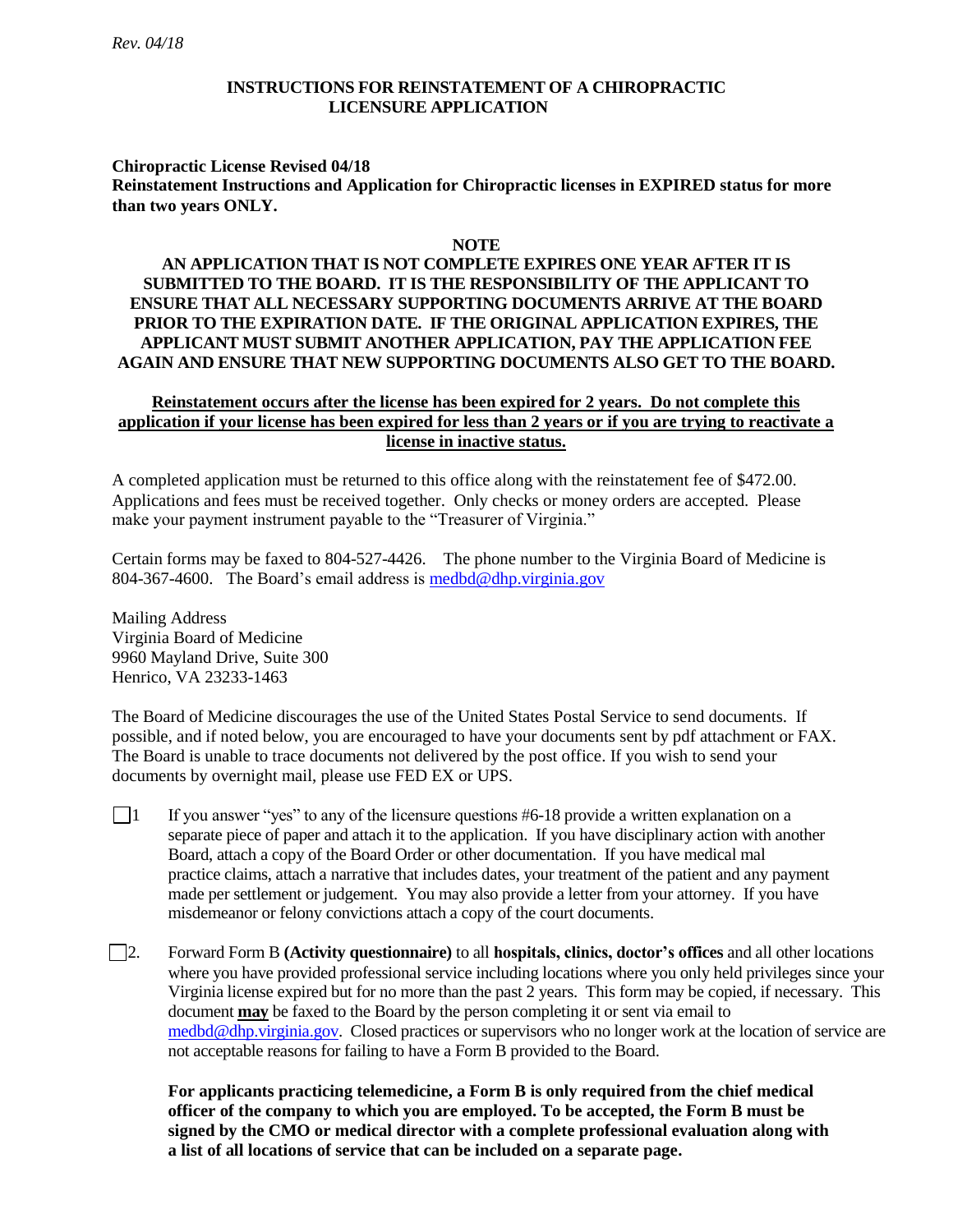**For applicants practicing as locum tenens physicians, have the company you are affiliated with provide a complete list of all locations and dates where you have provided service. Form B employment verifications must be received from each location of service for the past 2 years.** 

**Completed Form B's may be attached as a PDF and sent to [medbd@dhp.virginia.gov,](mailto:medbd@dhp.virginia.gov) faxed to (804) 527-4426 or mailed by the person completing the document.** 

For further information related to completing Form B's please review the following guidance document before contacting the Board of Medicine: [Guidance on Completing Form B](https://www.dhp.virginia.gov/medicine/guidelines/85-3.docx)  [Employment Verifications, adopted December 1, 2017](https://www.dhp.virginia.gov/medicine/guidelines/85-3.docx)

#### **Form B's will not be accepted from the applicant.**

3. Verification of Chiropractic licenses from all jurisdictions within the United States, its territories and possessions or Canada in which you have been issued a full license must be received by the Board. **Please contact the applicable jurisdiction where you have been issued a license to practice as a chiropractor to inquire about having documentation forwarded to the Virginia Board of Medicine.** Verification must come from the jurisdiction and maybe sent by email to [medbd@dhp.virginia.gov,](mailto:medbd@dhp.virginia.gov) faxed to (804) 527-4426 or mailed.

#### 4. *NPDB Self Query –* **Complete the online [Place a Self-Query Order](https://www.npdb.hrsa.gov/ext/selfquery/SQHome.jsp) form**. Be ready to provide:

o Identifying information such as name, date of birth, Social Security number o State health care license information (if you are licensed) o Credit or debit card information for the \$4.00 fee (charged for each copy you request)

**Verify your identity**. This can be done electronically as part of your order or by completing a paper form and having it notarized. You will receive full instructions as you complete your order.

**Wait for your response**. Once your identity is verified, the NPDB will process your order. A paper copy of your response will be sent the next business day by regular U.S. mail.

The Board does not accept emailed copies of the NPDB report. When you receive your report in the mail from NPDB **DO NOT OPEN IT. Place your unopened NPDB report in an oversized envelope and forward it to the Virginia Board of Medicine. The Board recommends using Fed EX or UPS for tracking purposes.** 

**The Board of Medicine is unable to track any mail or other package that is sent via the United States Postal Service.**

#### **Any NPDB report received for an application not completed within 3 months of receipt of the NPDB report will have to be resubmitted.**

5. Provide documentation indicating completion of continued competency hours equal to the requirement for the number of years listed below, not to exceed four years preceding reinstatement of license. Copies of certificates issued for Category I are required. Additional information addressing continued competency requirements are described under general regulations §18VAC 85-20-235  $(A)(1)\&(2)$ . This documentation may be faxed.

License lapsed for two years – 60 hours of continuing learning activities License lapsed for three years  $-90$  hours of continuing learning activities License lapsed for four years - 120 hours of continuing learning activities

#### **What are "Type 1" hours?**

a. Type 1 hours in chiropractic shall be clinical hours that are approved by a college or university accredited by the Council on Chiropractic Education or PACE.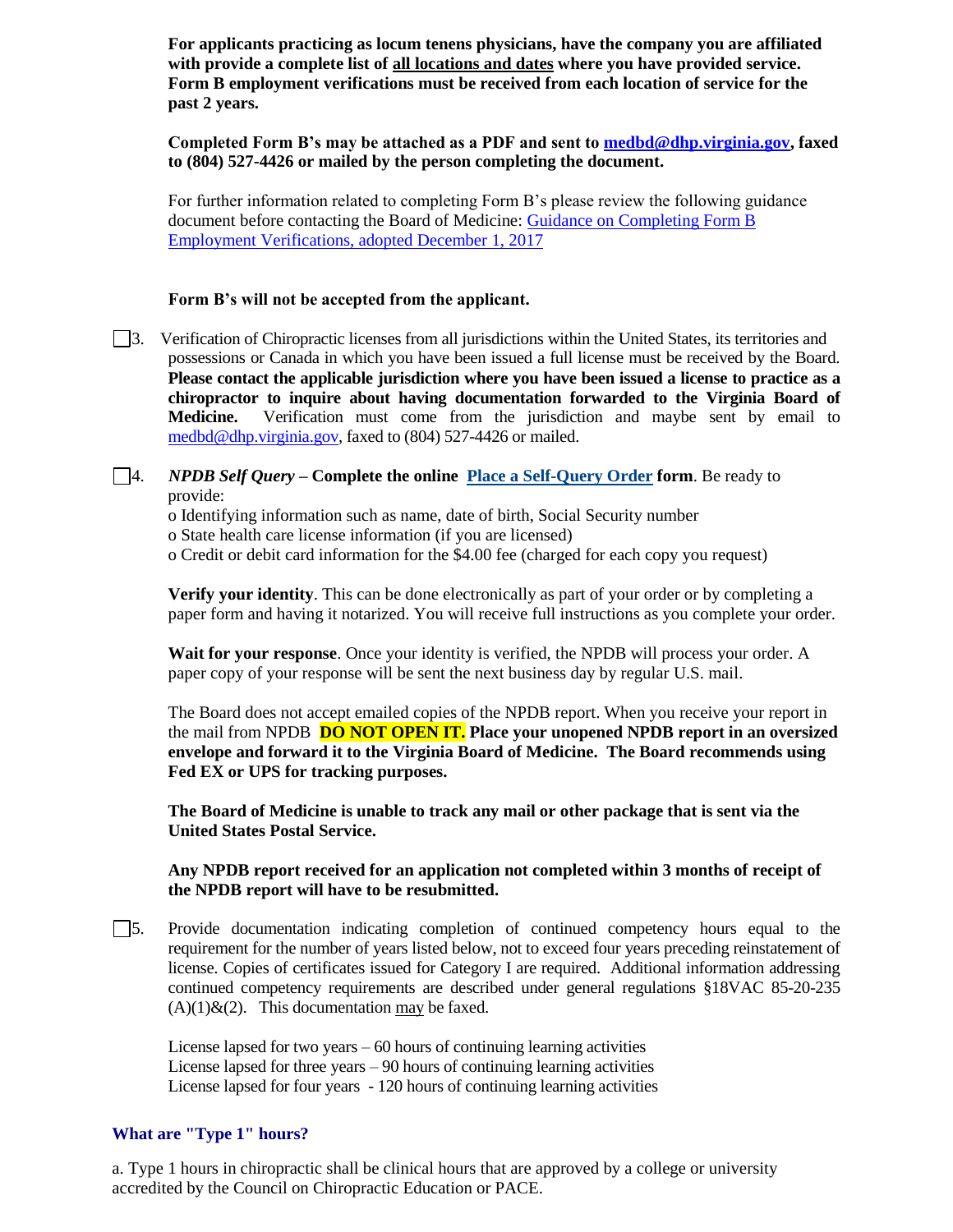All 60 continuing competency hours each biennium may be Type 1 hours.

## **What are "Type 2" hours?**

Type 2 hours (no more than 30 each biennium) are those earned in self-study, attending professionally related meetings, research and writing for a journal, learning a new procedure, sitting with the hospital ethics panel, etc. They are activities chosen by the practitioner based on assessment of his/her practice. They do not have to be sponsored by an accrediting organization, but must be recorded by the practitioner on the form provided by the Board.

6. Copies of documentation supporting any name change since your initial licensure in Virginia.

## **Please note:**

\*Please be aware that consistent with Virginia law and the mission of the Department of Health Professions, public addresses on file with the Board of Medicine are made available to the public. The Board address noted on your application may be different from the public address and is not released to the public. This notice is to reiterate that the Board of Medicine will allow the Board address of record to be a Post Office Box or practice location.

\*Applications will be acknowledged after receipt if items are missing.

\*Applications not completed within 12 months may be purged without notice from the board.

\*Additional information may be requested after review by Board representatives.

# *\*Application fees are non-refundable.*

\* Do not begin practice until you have been notified of approval. Submission of an application does not guarantee a license. A review of your application could result in the finding that you may not be eligible pursuant to Virginia laws and regulations.

\*Certain forms may be faxed to 804-527-4426.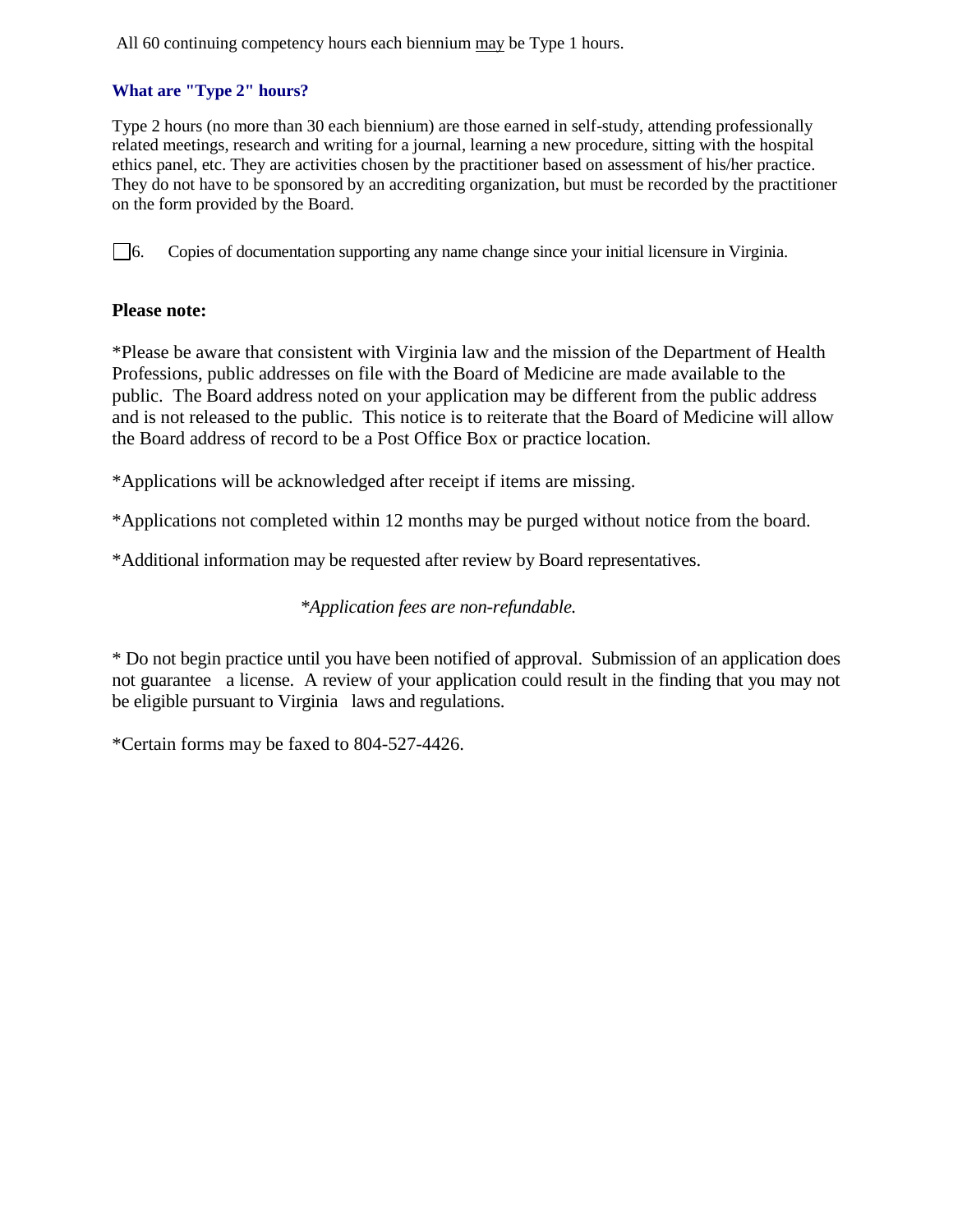

# **Application for REINSTATEMENT of License to Practice as a Chiropractor**

To the Board of Medicine of Virginia:

I hereby make application for reinstatement of my license to practice as a Chiropractor in the Commonwealth of Virginia and submit the following statements:

1. Name in Full (Please Print or Type)

| Last                                                                                                                              | First                                  | Middle                    |
|-----------------------------------------------------------------------------------------------------------------------------------|----------------------------------------|---------------------------|
| Date of Birth                                                                                                                     | Social Security No. or VA Control No.* | Maiden Name if applicable |
| <b>MO</b><br><b>YEAR</b><br><b>DAY</b>                                                                                            |                                        |                           |
| Public Address:<br>This address will be public<br>information:                                                                    | House No. Street or PO Box             | City State and Zip        |
| Board Address: This address will be used for Board<br>Correspondence and may be the same or different<br>from the public address. | House No. Street or PO Box             | City State and Zip        |
| Work Phone Number                                                                                                                 | Home/Cell Phone Number                 | <b>Email Address</b>      |

Please submit address changes in writing immediately to [medbd@dhp.virginia.gov](mailto:medbd@dhp.virginia.gov)

Please attach check or money order payable to the Treasurer of Virginia for \$472.00. Application will not be processed without the fee. Do not submit fee without an application. **IT WILL BE RETURNED.**

#### **APPLICANTS DO NOT USE SPACES BELOW THIS LINE – FOR OFFICE USE ONLY**

APPROVED BY

| LICENSE NUMBER | <b>PROCESSING NUMBER</b> | FEE   | EXPIRATION DATE | <b>REINSTATEMENT DATE</b> |
|----------------|--------------------------|-------|-----------------|---------------------------|
| 0104-          |                          | \$472 |                 |                           |

\_\_\_\_\_\_\_\_\_\_\_\_\_\_\_\_\_\_\_\_\_\_\_\_\_\_\_\_\_\_\_\_\_\_\_\_\_\_\_\_\_\_\_\_\_\_\_\_\_\_\_\_\_\_\_\_\_\_\_\_\_\_\_\_\_\_\_\_\_\_\_\_\_\_\_\_\_\_\_\_\_\_\_\_\_\_\_\_\_\_\_\_\_\_\_

de de la construction de la construction de la construction de la construction de la construction de la constr

\*In accordance with §54.1-116 Code of Virginia, you are required to submit your Social Security Number or your control number\*\* issued by the *Virginia* Department of Motor Vehicles. If you fail to do so, the processing of your application will be suspended and fees will not be refunded. This number will be used by the Department of Health Professions for identification and will not be disclosed for other purposes except as provided by law. Federal and state law requires that this number be shared with other state agencies for child support enforcement activities. NO LICENSE WILL BE ISSUED TO ANY INDIVIDUAL WHO HAS FAILED TO DISCLOSE ONE OF **THESE NUMBERS.** 

\*\*In order to obtain a Virginia driver's license control number, it is necessary to appear in person at an office of the Department of Motor Vehicles in Virginia. A fee and disclosure to DMV of your Social Security Number will be required to obtain this number.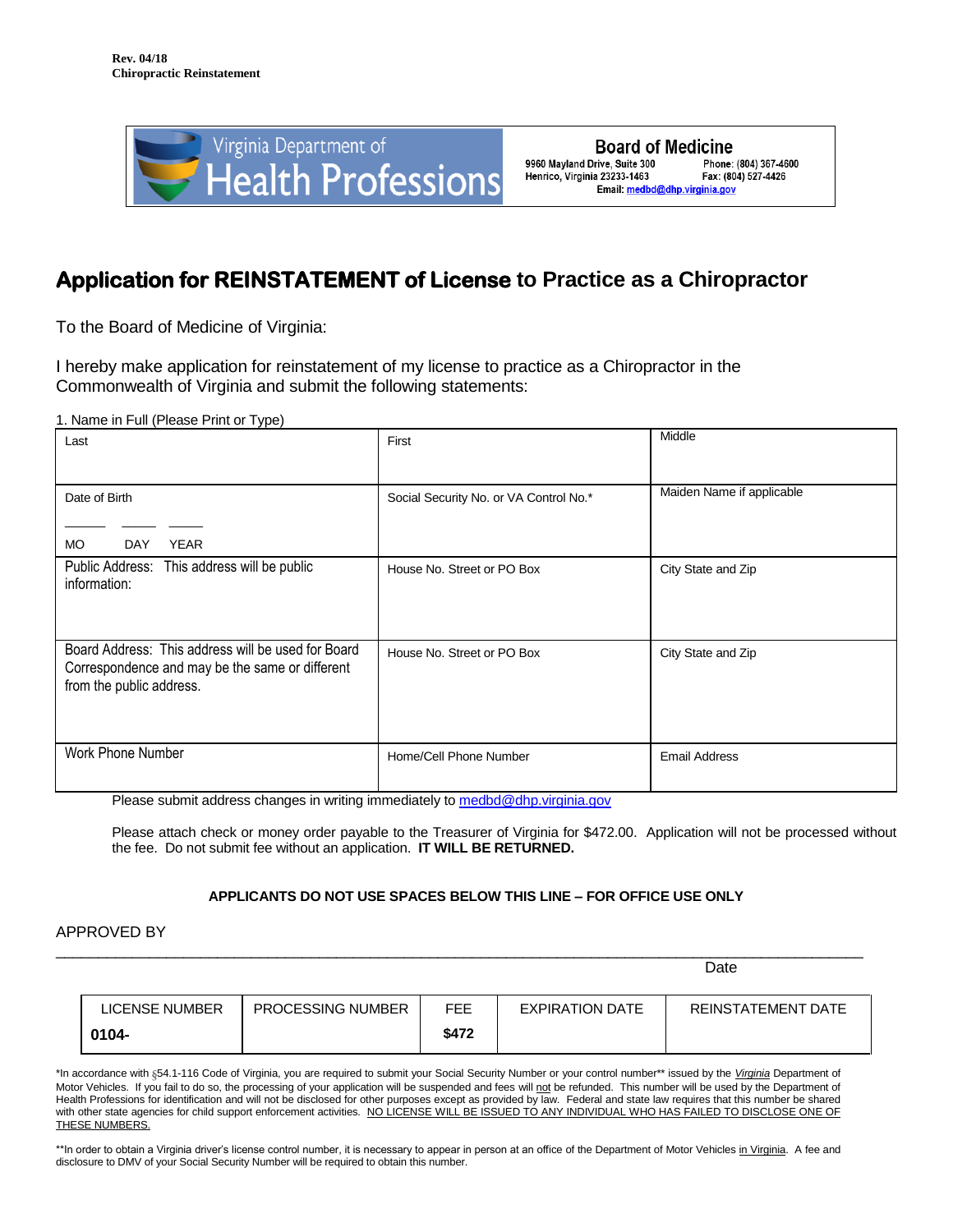2. List in chronological order all professional practices since the expiration date of your Virginia license including any periods of non-professional activities or employment for more than three months. Please account for this page.

| From | To | <b>Name and Location</b>                                                                                              | <b>Position Held</b> |
|------|----|-----------------------------------------------------------------------------------------------------------------------|----------------------|
|      |    |                                                                                                                       |                      |
|      |    | <u> 1980 - Johann Barn, amerikan bisa pada salah sebagai pertama dan bagi dalam bagi dalam bagi dalam bagi dalam </u> |                      |
|      |    |                                                                                                                       |                      |
|      |    |                                                                                                                       |                      |
|      |    |                                                                                                                       |                      |
|      |    |                                                                                                                       |                      |
|      |    |                                                                                                                       |                      |
|      |    |                                                                                                                       |                      |
|      |    |                                                                                                                       |                      |
|      |    |                                                                                                                       |                      |
|      |    |                                                                                                                       |                      |
|      |    |                                                                                                                       |                      |
|      |    |                                                                                                                       |                      |
|      |    |                                                                                                                       |                      |
|      |    |                                                                                                                       |                      |
|      |    |                                                                                                                       |                      |
|      |    |                                                                                                                       |                      |
|      |    |                                                                                                                       |                      |
|      |    |                                                                                                                       |                      |
|      |    |                                                                                                                       |                      |
|      |    |                                                                                                                       |                      |
|      |    |                                                                                                                       |                      |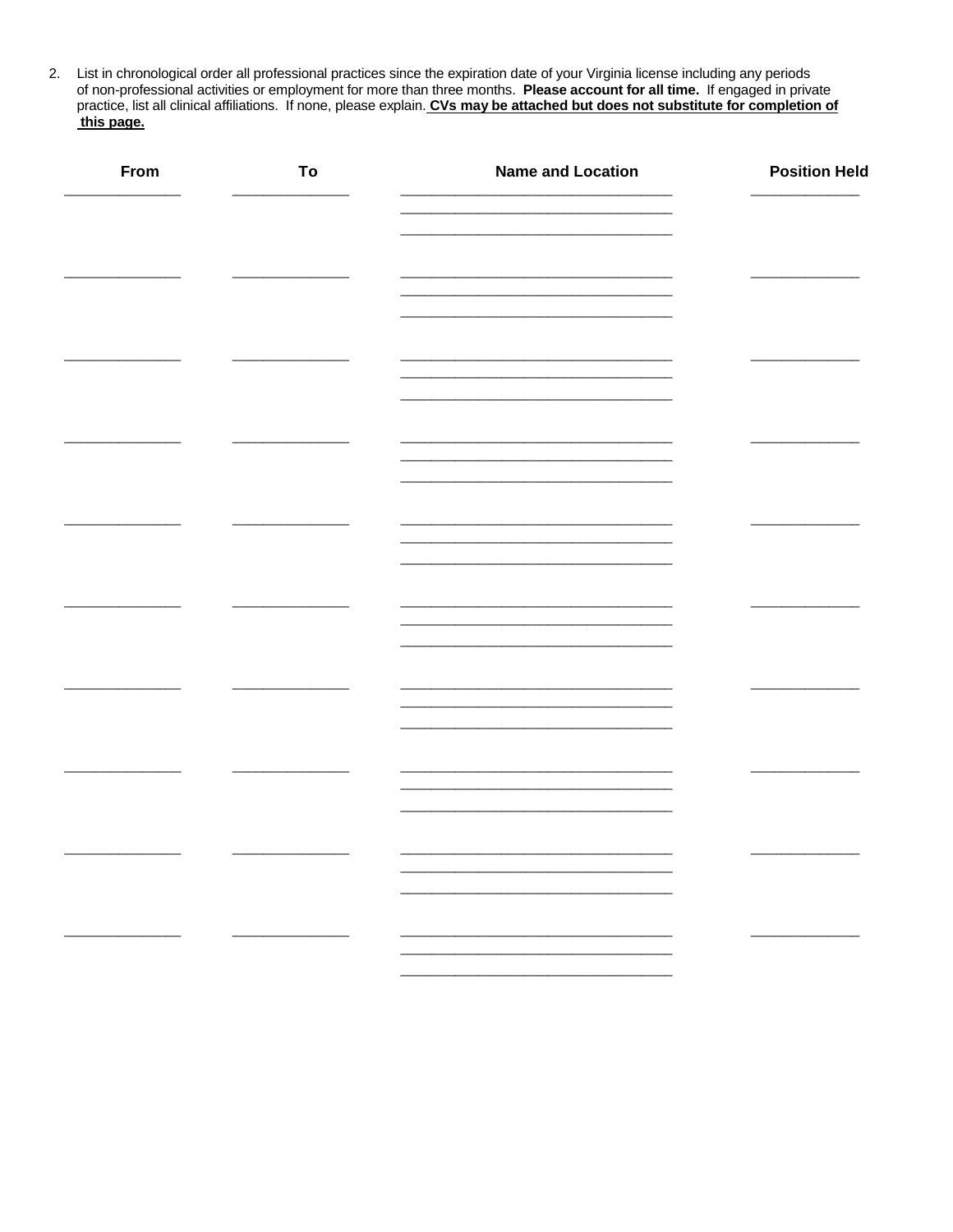|  | 3. Do you intend to engage in the active practice of chiropractic in the Commonwealth of Virginia? |  |  | $\Box$ Yes $\Box$ No |  |
|--|----------------------------------------------------------------------------------------------------|--|--|----------------------|--|
|--|----------------------------------------------------------------------------------------------------|--|--|----------------------|--|

If Yes, give location \_\_\_\_\_\_\_\_\_\_\_\_\_\_\_\_\_\_\_\_\_\_\_\_\_\_\_\_\_\_\_\_\_\_\_\_\_\_\_\_\_\_\_\_\_\_\_\_\_\_\_\_\_\_\_\_\_\_\_\_\_\_\_\_\_\_\_\_\_\_\_\_\_\_\_

chiropractor.

4. List all jurisdictions in which you have been issued a license to practice chiropractic: active, inactive, expired, suspended or revoked Indicate number and date issued.

|     | <b>Jurisdiction</b>                                                                                                                                                                                                                                                                                                                                                       | <b>Number Issued</b> | Active/Inactive/Expired |     |           |
|-----|---------------------------------------------------------------------------------------------------------------------------------------------------------------------------------------------------------------------------------------------------------------------------------------------------------------------------------------------------------------------------|----------------------|-------------------------|-----|-----------|
|     |                                                                                                                                                                                                                                                                                                                                                                           |                      |                         |     |           |
|     |                                                                                                                                                                                                                                                                                                                                                                           |                      |                         |     |           |
|     |                                                                                                                                                                                                                                                                                                                                                                           |                      |                         |     |           |
|     |                                                                                                                                                                                                                                                                                                                                                                           |                      |                         |     |           |
|     |                                                                                                                                                                                                                                                                                                                                                                           |                      |                         |     |           |
|     |                                                                                                                                                                                                                                                                                                                                                                           |                      |                         |     |           |
|     |                                                                                                                                                                                                                                                                                                                                                                           |                      |                         | Yes | <b>No</b> |
| 5.  | Are you certified by the National Chiropractic Examiners?                                                                                                                                                                                                                                                                                                                 |                      |                         |     |           |
|     | QUESTIONS MUST BE ANSWERED. If any of the following questions (6-18) is answered Yes, explain and<br>substantiate with documentation.                                                                                                                                                                                                                                     |                      |                         |     |           |
| 6.  | Have you ever been denied a license or the privilege of taking a licensure/competency examination by any<br>testing entity or licensing authority?                                                                                                                                                                                                                        |                      |                         |     |           |
| 7.  | Have you ever been convicted of a violation of/or pled Nolo Contendere to any federal, state, or local statute,<br>or regulation or ordinance, or entered into an plea bargaining relating to a felony or misdemeanor? (Excluding<br>traffic violations, except convictions for driving under the influence.)                                                             |                      |                         |     |           |
| 8.  | Have you ever been denied privileges or voluntarily surrendered your clinical privileges for any reason?                                                                                                                                                                                                                                                                  |                      |                         |     |           |
| 9.  | Have you ever been placed on a corrective action plan, placed on probation or been dismissed or suspended or<br>Requested to withdraw from any professional school, training program, hospital, etc?                                                                                                                                                                      |                      |                         |     |           |
| 10. | Have you ever been terminated from employment or resigned in lieu of termination from any training program,<br>hospital, healthcare facility, healthcare provider, provider network or malpractice insurance carrier?                                                                                                                                                     |                      |                         |     |           |
| 11. | Do you have any pending disciplinary actions against your professional license/certification/permit/registration<br>related to your practice of chiropractic medicine?                                                                                                                                                                                                    |                      |                         |     |           |
| 12. | Have you voluntarily withdrawn from any professional society while under investigation?                                                                                                                                                                                                                                                                                   |                      |                         |     |           |
| 13. | Within the past five years, have you exhibited any conduct or behavior that could call into question your ability to<br>practice in a competent and professional manner?                                                                                                                                                                                                  |                      |                         |     |           |
| 14. | Within the past five years, have you been disciplined by any entity?                                                                                                                                                                                                                                                                                                      |                      |                         |     |           |
| 15. | Do you currently have any physical condition or impairment that affects or limits your ability to perform any of the<br>Obligations and responsibilities of professional practice in a safe and competent manner? "Currently" means<br>recently enough so that the condition could reasonably have an impact on your ability to function as a practicing<br>chiropractor. |                      |                         |     |           |
| 16. | Do you currently have any mental health condition or impairment that affects or limits your ability to perform any of<br>the obligations and responsibilities of professional practice in a safe and competent manner? "Currently" means<br>recently enough so that the condition could reasonably have an impact on your ability to function as a practicing             |                      |                         |     |           |